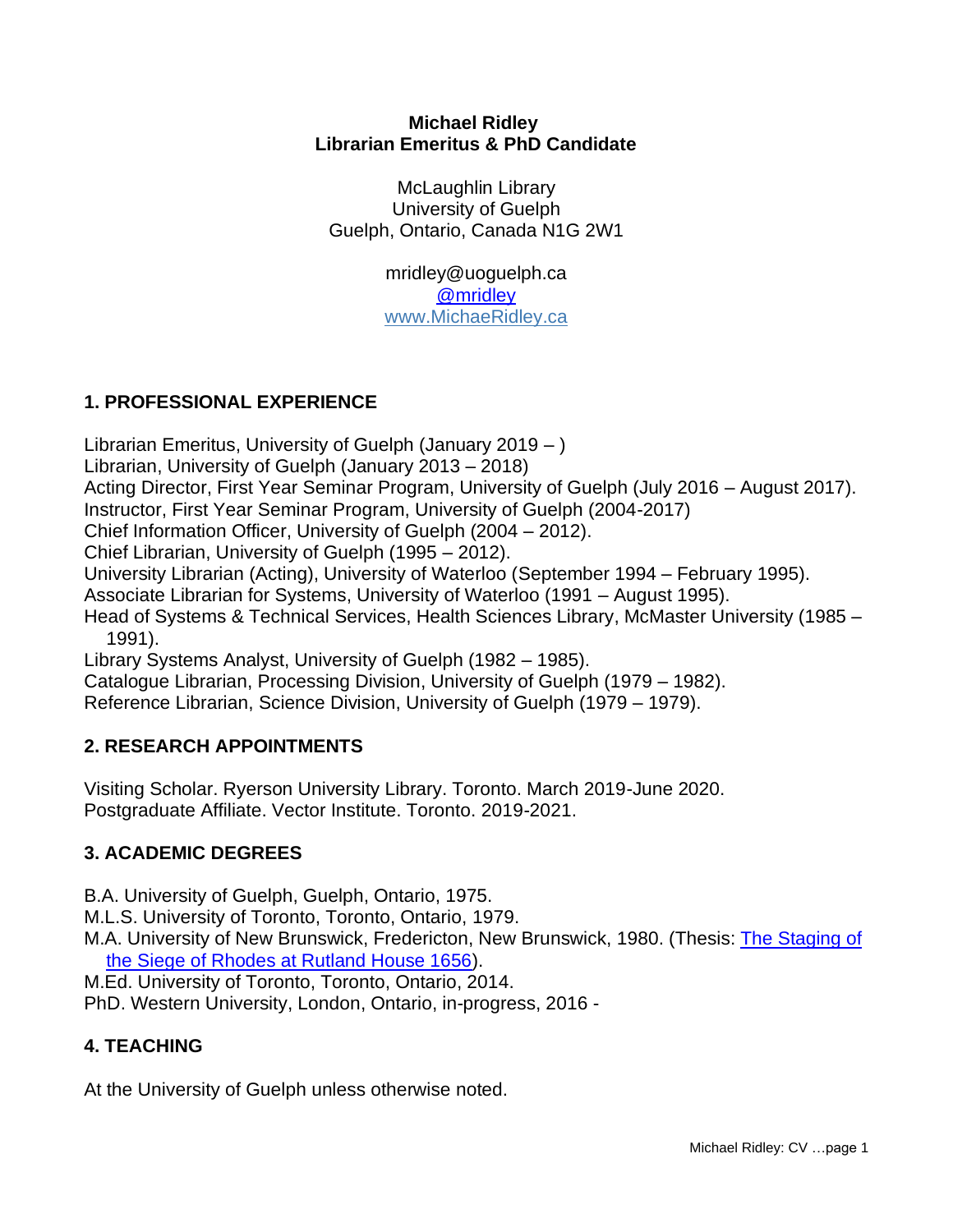2016: The #StationaryCrew: Guelph's Iconic Statues. UNIV1200.

2014, 2016: The Book: Gutenberg to Gaga to Gone? UNIV1200.

2015: Twitter: #Profound or #Pretentious. UNIV1200.

2015: The Guelph Public Library Project. UNIV1200.

2015: Surveillance Culture: Who's Watching Whom? UNIV1200.

2014, 2015: The Social Life of Information. UNIV1200.

2013, 2014, 2016, 2017: Beyond Literacy: Are Reading and Writing Doomed? UNIV1200.

2012, 2013: Beyond Literacy: Exploring a Post-Literate Future. INF2301H Special Topics in Information. iSchool, University of Toronto.

2006, 2007, 2008, 2009, 2011: Beyond Literacy: Exploring a Post-Literate Future. UNIV1200. 2004: The Past and Future of Ideas: Orality, Literacy, and Post-Literacy. UNIV1200.

1997, 1998, 1999, 2001, 2002: Introduction to Higher Learning. UNIV1500.

# **5. SCHOLARSHIP**

### **5.1. Books**

Ridley, M. (2012). *Beyond Literacy: Exploring a [Post-Literate](http://www.beyondliteracy.com/) Future*, Chicago &

Toronto: Association of College and University Libraries & Ontario Library Association.

- Bailey Jr., C., Pearse, L., Ridley, M., & Rooks, D. (1991). *The Public-Access Computer Systems Review*. Chicago: Library and Information Technology Association, American Library Association.
- Bailey Jr., C., Pearse, L., & Ridley, M. (1990). *The Public-Access Computer Systems Review*. Chicago: Library and Information Technology Association, American Library Association.

### **5.2. Book Chapters**

- Ridley, M. (2013). Culture, Values, and Change: [Observations](https://www.dropbox.com/s/dqn8aq5tfi0zlyu/Ridley-Values-Culture-Change-2013.pdf?dl=0) from Three Consortia in [Canada.](https://www.dropbox.com/s/dqn8aq5tfi0zlyu/Ridley-Values-Culture-Change-2013.pdf?dl=0) In Maxine Melling and Margaret Weaver (Eds.), *Collaboration in Libraries and Learning Environments*. London, UK: Facet Publishing.
- Ridley, M. & Abrams, F. (1993). UWinfo at the University of Waterloo: Resource Sharing in the Virtual Community. In Carrol Lunau (Ed.), *Information Resource Sharing: Canadian Perspectives* (pp. 30-33). Halifax, N.S.: Dalhousie University Press.
- Ridley, M. & Lavell, P. (1992). The Evolving Local Area Network: A [Multi-Purpose,](https://www.dropbox.com/s/qms5yekr62mxl7b/Ridley%20-%20LAN%201992.pdf?dl=0) Multi-[Protocol](https://www.dropbox.com/s/qms5yekr62mxl7b/Ridley%20-%20LAN%201992.pdf?dl=0) LAN. In Marshall Breeding (Ed.), *Library LANs: Case Studies in Practice and Application* (pp. 356-375). Westport, CT: Meckler.
- Ridley, M. & Bailey Jr., C. W. (1992). Symposium on Staffing Issues and Public-Access Computer Systems. In Charles W. Bailey Jr., Leslie B. Pearse and Michael Ridley (Eds.), *The Public-Access Computer Systems Review* (pp. 58-86). Chicago: Library and Information Technology Association, American Library Association.

### **5.3. Articles in Journals (Peer Reviewed)**

Ridley, M. & Pawlick-Potts, D. (2021). [Algorithmic Literacy and the Role for Libraries.](https://doi.org/10.6017/ital.v40i2.12963) Information Technology and Libraries, 40(2).<https://doi.org/10.6017/ital.v40i2.12963>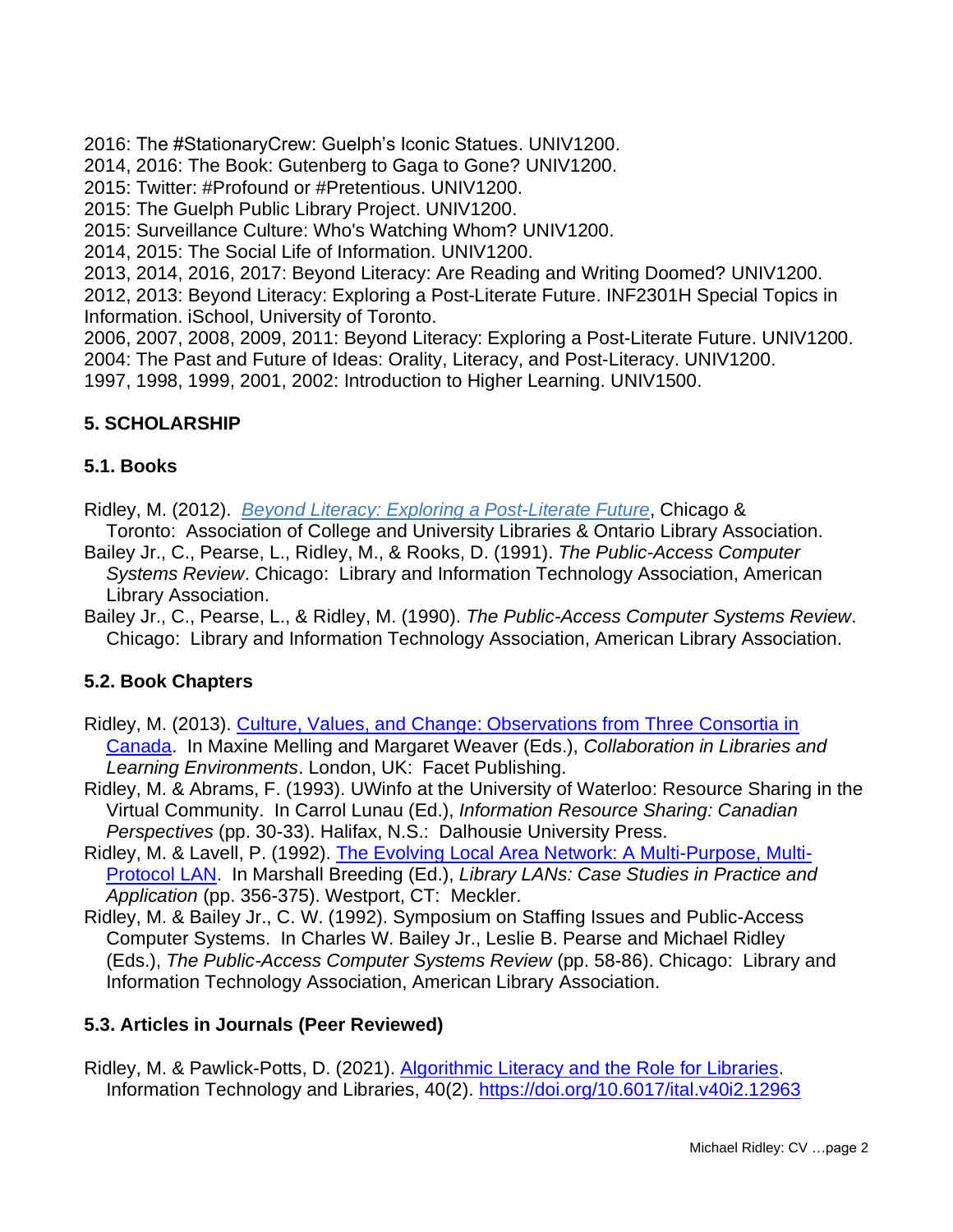- Ridley, M. (2019). [Explainable Artificial Intelligence.](https://publications.arl.org/18nm1df/) *Research Library Issues* (299). <https://doi.org/10.29242/rli.299.3>
- Ridley, M. (2019) [The Autonomous Turn in Information Behaviour.](http://informationr.net/ir/24-1/isic2018/isic1832.html) *Information Research* 24(1). Ridley, M. (2018). [Academic Librarians and the PhD.](https://www.dropbox.com/s/goxw7hr00zr7lpu/Ridley%20-%20Ac%20Libs%20PhD%202018.pdf?dl=0) *Partnership*, 13 (1). [DOI.](https://doi.org/10.21083/partnership.v13i1.3971)
- Ridley, M. (2016). [Making Radio: Using Audio for Student Assignments.](https://www.dropbox.com/s/6j00mhtjef5fdtl/Ridley%20-%20Making%20Radio%20Teaching%20Professor%202016.pdf?dl=0) *The Teaching Professor*, 30 (7), 5.
- Ridley, M. (2014). [Returning](https://www.dropbox.com/s/jcnmrtd4au7un0q/Ridley%20-%20Returning%20to%20the%20Ranks%202014.pdf?dl=0) to the Ranks: Towards an Holistic Career Path in Academic [Librarianship.](https://www.dropbox.com/s/jcnmrtd4au7un0q/Ridley%20-%20Returning%20to%20the%20Ranks%202014.pdf?dl=0) *Partnership, 9 (2)*.
- Maas, B., Paige, B., Ridley, M., Rowe, T., Wandschneider, B., Melissa Woo (2012). [Filling](https://www.dropbox.com/s/7fyqh7jzf2h1hax/Ridley%20-%20IT%20Leadership%20Pipeline%202012.pdf?dl=0) the IT [Leadership](https://www.dropbox.com/s/7fyqh7jzf2h1hax/Ridley%20-%20IT%20Leadership%20Pipeline%202012.pdf?dl=0) Pipeline. *EDUCAUSE Review, 47*.
- Shepherd, M., Gillham, V., & Ridley, M. (1999). The Truth is in the Details: [Lessons](https://www.dropbox.com/s/adn37eiss4k498y/Ridley%20-%20Truth-in-the-Details%201999.pdf?dl=0) in Inter-University [Collaboration.](https://www.dropbox.com/s/adn37eiss4k498y/Ridley%20-%20Truth-in-the-Details%201999.pdf?dl=0) *Library Management, 20 (6)*, 332-337.
- Ridley, M. (1998). Data Liberation Initiative (DLI) and the GIS in Canadian Libraries Initiative (GCLI): Policy Issues and Implications for Libraries and Universities. *ACMLA: Bulletin (103)*, 14-19.
- Ridley, M. (1997). Community Development in the Digital World. *Bibliotheca Medica Canadiana, 18 (3)*, 87-89.
- Ridley, M. & Shepherd, M. (1996). [Directors](https://www.dropbox.com/s/y2ovfgpkd20ic2i/Ridley%20-%20Directors-3months-22years%201996.pdf?dl=0) of Three Months and 22 Years Share an OMS Workshop [Experience.](https://www.dropbox.com/s/y2ovfgpkd20ic2i/Ridley%20-%20Directors-3months-22years%201996.pdf?dl=0) *ARL: A Bimonthly Newsletter of Research Library Issues, 185*, 12- 13.
- Cook, D. & Ridley, M. (1990). [Computer-Mediated](https://www.dropbox.com/s/n9z60u12tdexzfm/Ridley%20-%20CMCS%20CLJ%201990.pdf?dl=0) Communications Systems. *Canadian Library Journal, 47*, 413-417.
- Pal, G., Brett, J., Flemming, T., & Ridley, M. (1989). [Providing](https://www.dropbox.com/s/8dtc8beg3fwnp6r/Ridley%20-%20Electronic%20Ref%20Service%201989.pdf?dl=0) electronic library reference service: Experiences from the [Indonesia-Canada](https://www.dropbox.com/s/8dtc8beg3fwnp6r/Ridley%20-%20Electronic%20Ref%20Service%201989.pdf?dl=0) Tele-education project. *The Journal of Academic Librarianship, 15 (5)*, 274-278.

# **5.4. Articles in Proceedings (Peer Reviewed)**

- Ridley, M. (2019). [Autonomous Information Behaviour: Towards a Conceptual Model.](https://www.dropbox.com/s/5funio2qzdcab3d/Ridley%20-%20AIB%20CAIS%202019.pdf?dl=0) Annual Conference. Canadian Association for Information Science. Vancouver.
- Ridley, M., Appavoo, C., & Pagotto, S. (2015). [Seeing](https://www.dropbox.com/s/7opqz5yctdluhub/Ridley%20Appavoo%20Pagotto%20-%20Seeing%20the%20Trees%202015.pdf?dl=0) the Forest and the Trees: The Integrated Digital [Scholarship](https://www.dropbox.com/s/7opqz5yctdluhub/Ridley%20Appavoo%20Pagotto%20-%20Seeing%20the%20Trees%202015.pdf?dl=0) Ecosystem (IDSE) Project of the Canadian Research [Knowledge](https://www.dropbox.com/s/7opqz5yctdluhub/Ridley%20Appavoo%20Pagotto%20-%20Seeing%20the%20Trees%202015.pdf?dl=0) Network. *Association of College and Research Libraries Conference*, Chicago: ACRL.
- Ridley, M. (2009). Beyond Literacy: Are Reading and Writing [Doomed?](https://www.dropbox.com/s/kg43vzsgta013hy/Ridley%20-%20Beyond%20Literacy%202009.pdf?dl=0) In Dawn M. Mueller (Ed.) *National Conference of the Association of College and University Libraries*, Chicago: Association of College and Research Libraries, 210-213.
- Ridley, M. (1994). Innovation and [Implementation:](https://www.dropbox.com/s/fg65uw3gqm8eqn3/Ridley%20-%20Innovation-and-Implementation-1994.pdf?dl=0) Adopting and Managing World Wide Web Services in [Academic](https://www.dropbox.com/s/fg65uw3gqm8eqn3/Ridley%20-%20Innovation-and-Implementation-1994.pdf?dl=0) Libraries. *International World Wide Web Conference*, Chicago: University of Illinois at Urbana-Champaign, 593-601.
- Alger, E., Neufeld, V., Ridley, M., Jones, A., & MacDonald, P. (1990). Computer Communications and Information Technology in Support of Community Oriented Medical Education. *National and First International Conference on Information Technology and Community Health*, Victoria, B.C.: University of Victoria, 29-33.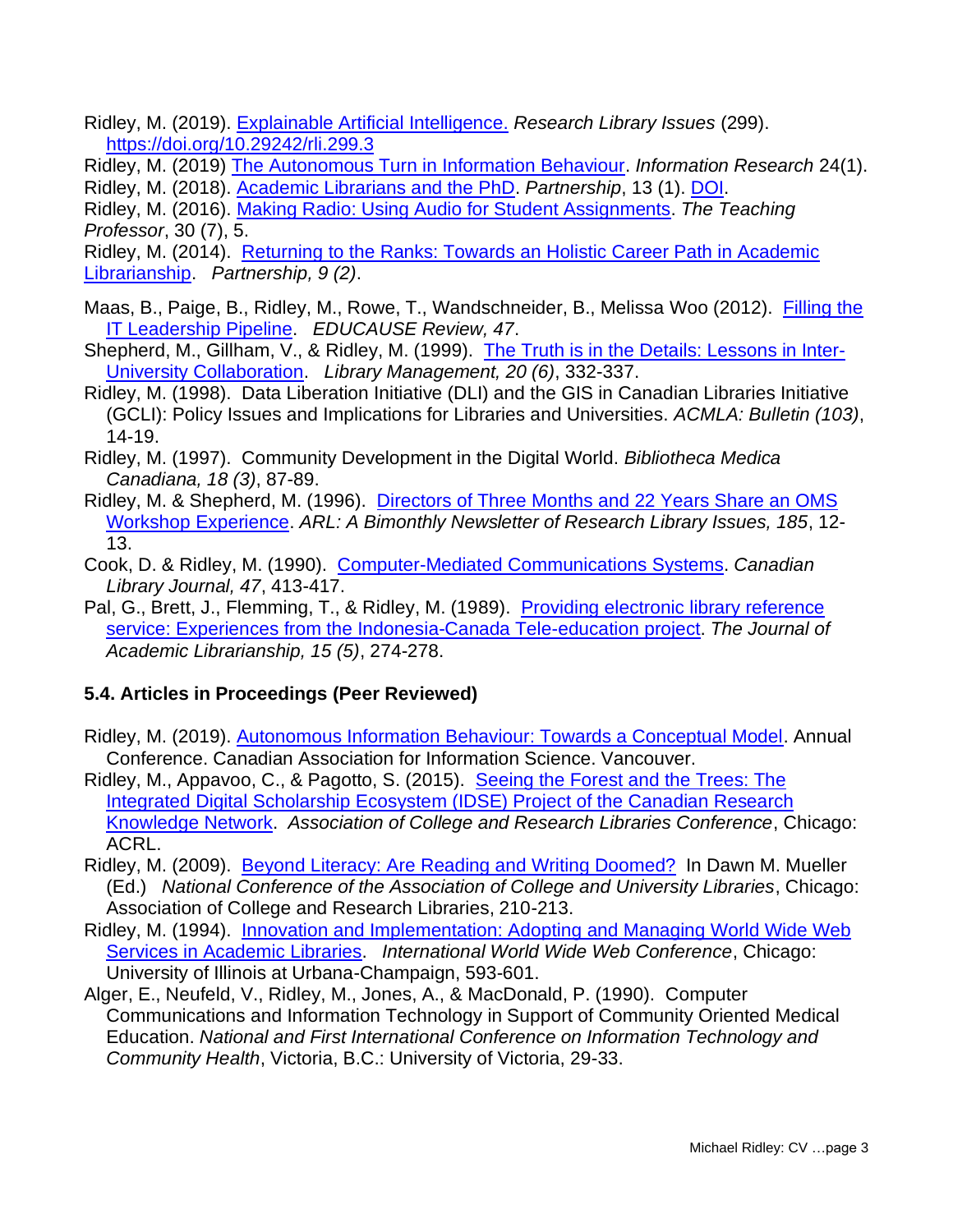- Ahmed, K. & Ridley, M. (1988). Computer [Conferencing](https://www.dropbox.com/s/unkmlosk30mwh5y/Ahmed-Ridley-Computer-Conferencing-1988.pdf?dl=0) in Health Sciences CoSy at [McMaster.](https://www.dropbox.com/s/unkmlosk30mwh5y/Ahmed-Ridley-Computer-Conferencing-1988.pdf?dl=0) In Robert A. Greenes (ed.) *Annual Symposium on Computer Applications in Medical Care*, New York: Institute of Electrical and Electronics Engineers, 556-561.
- Ridley, M. (1983). The Online Catalogue at the University of Guelph Library: The Proposed System Architecture. *Annual Canadian Conference on Information Science*, Ottawa: Canadian Association for Information Science, 85-91.
- Grande, S. & Ridley, M. (1982). Electronic Mail: an Introduction and Overview. *Annual Canadian Conference on Information Science*, Ottawa: Canadian Association for Information Science, 184-187.
- MacKinnon, R. & Ridley, M. (1982). CAIS/ACSI: A Membership Survey. *Annual Canadian Conference on Information Science*, Ottawa: Canadian Association for Information Science, 132-156.
- Ridley, M. (1981). The Online Catalogue and the User. *Annual Canadian Conference on Information Science*, Halifax: Canadian Association for Information Science, 238-246.

### **5.5. Recent Conference Presentations (Peer Reviewed)**

- Ridley, M., Pawlick Potts, D. & Mayhew, A. (2022). [Algorithmic Literacy and the Role for](https://www.dropbox.com/s/bubv6a7jhfleyu1/Algorithmic%20Literacy%20OLA%20SC.mp4?dl=0)  [Libraries.](https://www.dropbox.com/s/bubv6a7jhfleyu1/Algorithmic%20Literacy%20OLA%20SC.mp4?dl=0) Ontario Library Association. SuperConference. Virtual.
- Ridley, M. (2021). Folk Theories and Explainable AI (XAI) [Lightning Talk]. Workshop on AI in Information Research and Practice. Association for Information Science and Technology. Annual Conference. Salt Lake City/Virtual.
- Ridley, M. (2021). [Machine Information Behaviour](https://www.dropbox.com/s/1zr1056zq6s87cm/Ridley%20-%20MIB%20ACRL%202021.mp4?dl=0) [Lightning Talk]. Association of College and Research Libraries. Conference. Virtual.
- Ridley, M. (2021). [Folk Theories, Machine Learning, and XAI](https://www.dropbox.com/s/rqvsi6bpo4vfnp6/Ridley%20-%20FT%20ML%20XAI%20Vector%20Poster%202021.jpg?dl=0) (poster). Vector Research Symposium. Vector Institute: Toronto.
- Ridley, M. (2020). [Machine Information Behaviour.](https://www.dropbox.com/s/shlyg8ye00j4t0w/Ridley%20-%20MIB%20OLA%202020.pdf?dl=0) Digital Odyssey. Ontario Library and Information Technology Association.
- Ridley, M. (2019). [Explainable AI \(XAI\); Confronting Bias, Discrimination, and Fairness in](https://www.dropbox.com/s/pnq9gyc6bb94aqw/Ridley%20-%20XAI%20-%20Access%202019.pdf?dl=0)  [Machine Learning.](https://www.dropbox.com/s/pnq9gyc6bb94aqw/Ridley%20-%20XAI%20-%20Access%202019.pdf?dl=0) Access 2019. Edmonton. [\[video\]](https://youtu.be/hBK7Uex4QAY)
- Ridley, M. (2019). [Algorithmic Literacy.](https://www.dropbox.com/s/y4dqievgzed8vpl/Ridley%20-%20Algorithmic%20Literacy%20%20-%20Ryerson%20IT%20Conf%202019.pdf?dl=0) Ryerson University IT Conference. Toronto.
- Ridley, M. (2019). ["Explainable AI: Explanations, Expectations, and Options"](https://www.dropbox.com/s/8hg77lkeopuaa8s/Ridley%20-%20XAI%20Expectations%20Options.pdf?dl=0). Graduate Law and Artificial Intelligence Conference. Montreal: University of Montreal.
- Ridley, M. & Pawlick-Potts, D. (2019) ["Algorithmic Literacy: A Workshop for the Committed, the](https://www.dropbox.com/s/vy2xn2ad4e0ton2/Ridley%20-%20Algorithmic%20Literacy%20Workshop%20OLA%202019.pdf?dl=0)  [Curious, and the Confused \(i.e. Everyone\).](https://www.dropbox.com/s/vy2xn2ad4e0ton2/Ridley%20-%20Algorithmic%20Literacy%20Workshop%20OLA%202019.pdf?dl=0)" Toronto: Ontario Library Association SuperConference.
- Ridley, M. (2018). [The Autonomous Turn in Information Behaviour.](https://www.dropbox.com/s/jq7mmi5an97bu97/Ridley%20-%20Autonomous%20Information%20Behaviour%202018.pdf?dl=0) *ISIC2018: The Information Behaviour Conference*, Kraków, Poland: Jagiellonian University.
- Ridley, M. (2018). "Autonomous Agents and Information Behaviour" [\[poster\]](https://www.dropbox.com/s/h9jzujdx0vzb45w/Ridley%20-%20AIA%20and%20IB%20SIG%20USE%202018.pdf?dl=0). ASIS&T SIG USE Symposium. Vancouver.
- Ridley, M. & Burkell, J. (2018). "The Right to Explanation: Artificial Intelligence, Information [Policy and the Black Box of Deep Learning.](https://www.dropbox.com/s/uq5a1sxennspow6/Ridley%20Burkell%20Right%20to%20Explanation%20CALL%202018.pdf?dl=0)" Canadian Association of Law Librarians. Halifax, NS.
- Ridley. M. (2018). ["Are AIs Literate? Reading and Writing Artificial Intelligence.](https://www.dropbox.com/s/04z8fexen2je12i/AI%20Literacy%20OLA%20SC%202018.pptx?dl=0)" Ontario Library Association. SuperConference. Toronto, Ontario.
- Ridley, M. (2107). ["Is AI Literate?"](https://osf.io/preprints/lissa/y9swd) *Books and Screens and the Reading Brain*. EU COST E-Read Action Conference. Vilnius, Lithuania.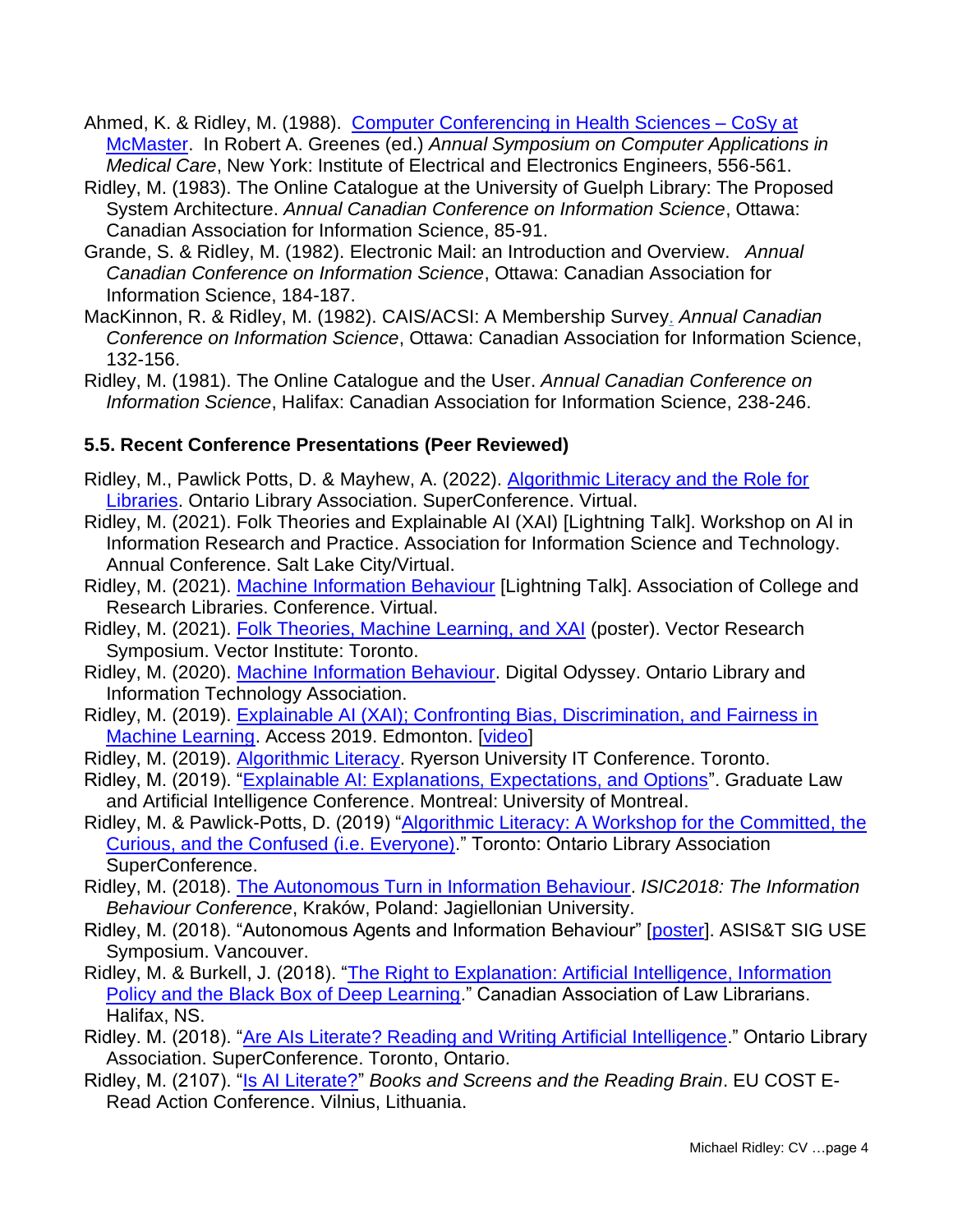- Ridley, M. (2017). ["The Right to Explanation: Artificial Intelligence and Information Policy"](https://www.dropbox.com/s/eljqxhxsjb02ryc/AI-Explanation-McMaster-2017.pdf?dl=0). Library Research Symposium. Hamilton: McMaster University.
- Ridley, M. (2017). ["Informationally Powerful Virtual Machines: The Book and Artificial](https://www.dropbox.com/s/vyy2wgsrrj6xgpb/The%20Book%20and%20AI.pdf?dl=0)  [Intelligence"](https://www.dropbox.com/s/vyy2wgsrrj6xgpb/The%20Book%20and%20AI.pdf?dl=0) Society for the History of Authorship, Reading and Publishing (SHARP). Victoria: University of Victoria.
- Ridley, M. (2016). [The Pedagogy of Audio: Making Radio with Undergraduates.](https://www.dropbox.com/s/u2k08hldccckp1f/Ridley%20-%20Pedagogy%20of%20Radio%20STLHE%202016.pptx?dl=0) Society for Teaching and Learning in Higher Education. Annual Conference. London. Western University.
- Ridley, M. (2016). [Radio, Radio: It's a Sound Salvation!](https://www.dropbox.com/s/asql37mfuodhdjd/Ridley%20-%20Radio%20Radio%20Digital%20Pegagogy%20May%202016.pdf?dl=0) The Pedagogy of Audio. Digital Pedagogy Institute. University of Guelph.
- Ridley, M., Belanger, A. & Spong, S. (2016) "Leadership in Academic Libraries: The Long and Winding Road?" Ontario Library Association SuperConference. Toronto, Ontario.
- Ridley, M. (2015). ["Nurturing](https://www.dropbox.com/s/uqkd3f8sq31hbh7/Ridley%20-%20BCLA%20Culture%20of%20Failure.pdf?dl=0) a Culture of Failure." British Columbia Library Association. Annual Conference. Vancouver, British Columbia.
- Ridley, M. & Singh, S. (2015). "Towards a Renewed National Voice for Libraries: CLA Reinvents Itself". British Columbia Library Association. Annual Conference. Vancouver, British Columbia.
- Ridley, M. (2015). Beyond Liaison: Realizing the [Academic](https://www.dropbox.com/s/1dm07q5ivmtrin7/Ridley%20-%20Beyond%20Liaison%20BCLA%202015.pdf?dl=0) Librarian as Scholar [Practitioner.](https://www.dropbox.com/s/1dm07q5ivmtrin7/Ridley%20-%20Beyond%20Liaison%20BCLA%202015.pdf?dl=0) British Columbia Library Association. Annual Conference. Vancouver, British Columbia.
- Ridley, M. (2015). Making Radio: The Pedagogy of Audio. Graduate Student University Teaching Conference. University of Guelph, Guelph, Ontario.
- Ridley, M. (2015). Making Radio: The Pedagogy of Audio. Teaching and Learning Innovations Conference. University of Guelph, Guelph, Ontario.
- Ridley, M. (2015). Writing for Radio: Podcasts are the New Narrative. University of Guelph Writers Workshop. Guelph, Ontario.
- Ridley, M. & Steeves, C. (2014). *Towards a Pan-Canadian Scholarly Communications Infrastructure: Bringing Research Libraries and IT Together.* Interrogating Access: Current and Future Directions for Scholarly Research and Communications in Canada. Wilfrid Laurier University, Waterloo, Ontario.
- Ridley, M. & Pagotto, S. (2014). *Integrated Digital Scholarship Ecosystem (IDSE) Project: Progress and Next Steps.* Canadian Research Knowledge Network. Annual General Meeting. Calgary, Alberta.
- Ridley, M. (2014). Returning to the Ranks: Towards an Holistic Career Path in [Academic](https://www.dropbox.com/s/90fdjbsu5plu979/Ridley%20-%20Ranks%20CAPAL%202014.pptx?dl=0) [Librarianship.](https://www.dropbox.com/s/90fdjbsu5plu979/Ridley%20-%20Ranks%20CAPAL%202014.pptx?dl=0) Canadian Association of Professional Academic Librarians. Brock University, St. Catharines, Ontario.
- Ridley, M. (2014). Collaborative Writing Online: On the Net Without a Net: Exploring Participatory Writing, the Good, the Bad, and the Trolls. Canadian Library Association Annual Conference, Victoria, British Columbia.
- Ridley, M. (2014). Integrated Digital Scholarship Ecosystem (IDSE) Project: Overview and Implications. Code4Lib North, London, Ontario.
- Ridley, M. (2014). Beyond Literacy: Exploring a Post-Literate Future. Alberta Library Conference, Jasper, Alberta.
- Ridley, M. (2014). Beyond Literacy. Ignite Guelph, Guelph, Ontario
- Ridley, M. (2014). Writing on the Net: Exploring Participatory, Online Writing: the Good, the Bad, and the Trolls. University of Guelph Writer's Workshop, Guelph, Ontario.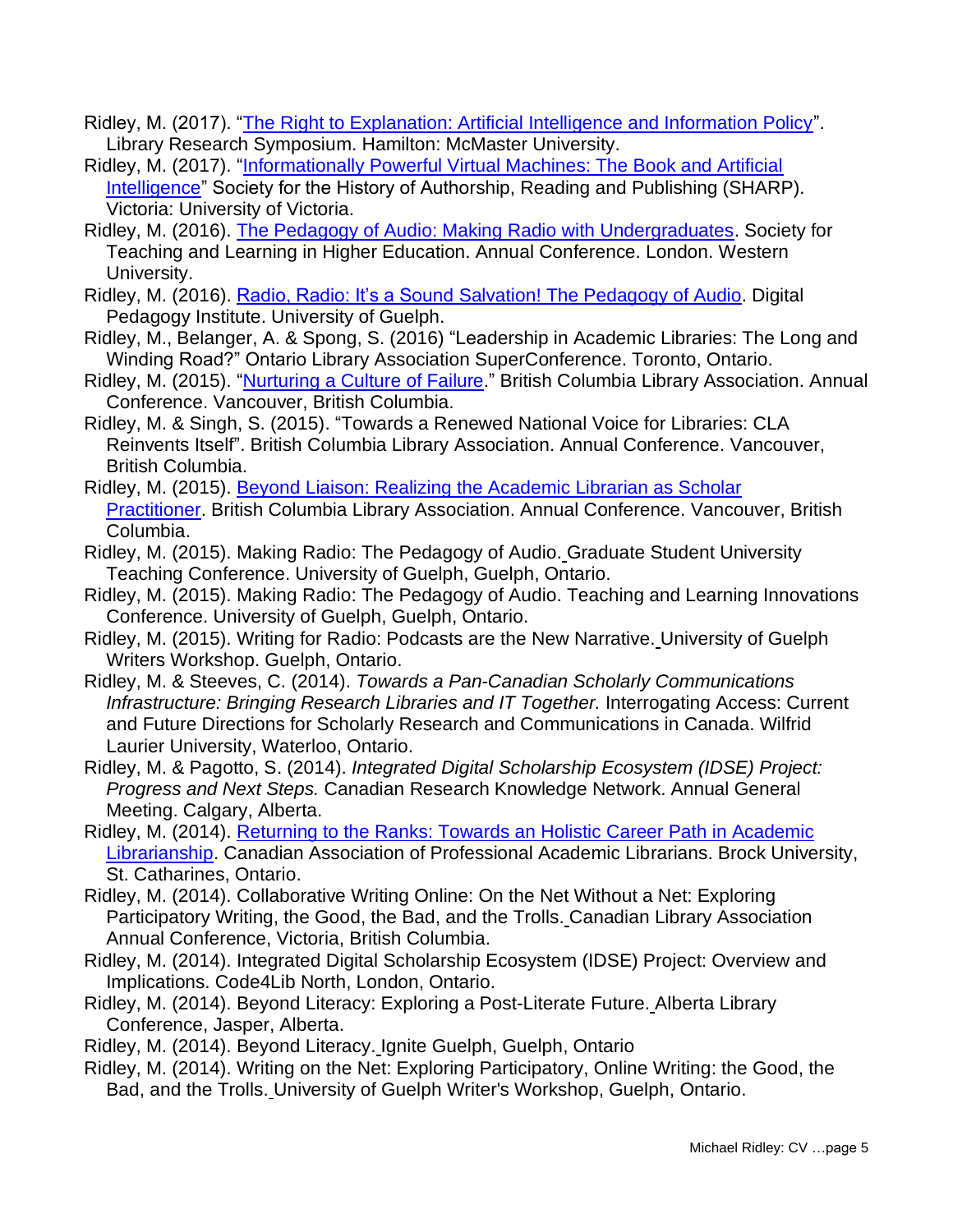- Ridley, M. (2013). Women in Chief [Information](https://www.dropbox.com/s/cqcpc6gnjhj2oyt/Ridley-%20Women%20CIOs%20CANHEIT%202013.pdf?dl=0) Officer (CIO) Positions in Canadian Higher Education: Challenges, Barriers, and [Opportunities.](https://www.dropbox.com/s/cqcpc6gnjhj2oyt/Ridley-%20Women%20CIOs%20CANHEIT%202013.pdf?dl=0) Canadian Higher Education Information Technology Conference (CANHEIT), Ottawa, Ontario.
- Ridley, M. (2013). The Crisis in Academic Libraries. Human Resource Issues in Canadian Research Libraries: Exploring Challenges and Opportunities. Canadian Association of Research Libraries (CARL) Membership Meeting, Winnipeg, Manitoba.
- Ridley, M. (2013). Collaborative Research and Learning; The Beyond Literacy Thought Experiment. Scholars Portal Day (Ontario Council of University Libraries - OCUL), Toronto, Ontario.
- Ridley, M. (2013). Risk and Reward: Online, Collaborative Learning Through a Networked Conversation. Teaching and Learning Innovations Conference, Guelph, Ontario.
- Ridley, M. (2013). Writing on the Net: Exploring Participatory, Online Writing: The Good, the Bad, and the Trolls. University of Guelph Writer's Workshop, Guelph, Ontario.
- Maas, B., Paige, B., Ridley, M., Rowe, T., Wandschneider, B., Melissa Woo (2012). *The Right Stuff: Insights for Next-Generation Technology Leaders and the CIOs Who Mentor Them.* Pennsylvania State System of Higher Education (PASSHE), Virtual Conference, Harrisburg, Pennsylvania.

# **5.6. Invited Lectures / Keynote Addresses**

- ["Machine Information Behaviour & Explainable AI: Foundational Issues for Academic](https://www.dropbox.com/s/3hyfbytnqxxs91t/Ridley%20-%20MIB%20XAI%20UofT%202020.pdf?dl=0) 
	- [Libraries.](https://www.dropbox.com/s/3hyfbytnqxxs91t/Ridley%20-%20MIB%20XAI%20UofT%202020.pdf?dl=0)" Artificial Intelligence and Libraries: A Perspective from Two Authorities. University of Toronto Libraries. 2020.
- ["Artificial Intelligence, Algorithmic Literacy, and Roles for Libraries.](https://www.dropbox.com/s/kl6q3zn8dece9ls/Ridley%20-%20AI%20AL%20Libraries%20Presentation%20ULC%20Webinar%202019.pdf?dl=0)" Urban Libraries Council. 2019. [\[webinar\]](https://vimeo.com/319361538/b9070d369f)
- ["Artificial Intelligence and Libraries: Beyond the Hype and Towards the Opportunities and](https://www.dropbox.com/s/li1c7gpd2ebnx6y/Ridley%20APLA%20AI%20Keynote%202018.pdf?dl=0)  [Challenges.](https://www.dropbox.com/s/li1c7gpd2ebnx6y/Ridley%20APLA%20AI%20Keynote%202018.pdf?dl=0)" Fredericton: Atlantic Provinces Library Association. Annual Conference. 2018.
- ["Here is a Thing: A Provocation Towards Strategic Thinking.](https://www.dropbox.com/s/3y5hhjm3i2ca99z/Ridley%20-%20UTSC%20Lib%20Strat%20Planning.pdf?dl=0)" Toronto: University of Toronto Scarborough Library. 2018.
- ["A Machine to Think With: Artificial Intelligence and Libraries.](https://www.dropbox.com/s/1asxkgqtfusvj9b/Ridley%20-%20CPL%20Libs%20AI%202018.pptx?dl=0)" Calgary: Calgary Public Library. 2018.

["A Machine to Think With: Artificial Intelligence and Libraries.](https://www.dropbox.com/s/gs1k66x2w5ibiyo/Ridley%20-%20EPL%20Libs%20AI%202018.pdf?dl=0)" Edmonton: Edmonton Public Library. 2018.

- ["Looking Backward and Forward by Looking Around"](https://www.dropbox.com/s/03c24q1fkzo03ez/Ridley%20-%20OCUL%20Keynote%20Looking%20Around%202017.pdf?dl=0). Scholars Portal Day & 50<sup>th</sup> Anniversary of the Ontario Council of University Libraries (OCUL). Toronto: University of Toronto. 2017.
- "Distinctive Positioning: Leadership and Partnership". Libraries 2020. Toronto: iSchool, University of Toronto. 2017.
- "Five Minutes of Terror: My Ignite Talk to My First Year Seminar Class." SpringIT: Annual Conference of the University of Guelph IT Special Interest Group (ITSIG). 2015.
- "The [Information](https://www.dropbox.com/s/w5bkkqvr0ku8zm4/RIdley%20-%20CAIS%20Keynote%20Post%20Literacy%202015.pdf?dl=0) Age is Dead! Thankfully. Welcome to What's Next." Canadian Association for Information Science. Ottawa: Annual Conference. 2015.
- "What is an Integrated Digital Scholarship Ecosystem and Why Should Anyone Care?" SpringIT: Annual Conference of the University of Guelph IT Special Interest Group (ITSIG). 2014.

"Beyond Literacy: Exploring a Post-Literate Future." Monterey: Internet Librarian, 2013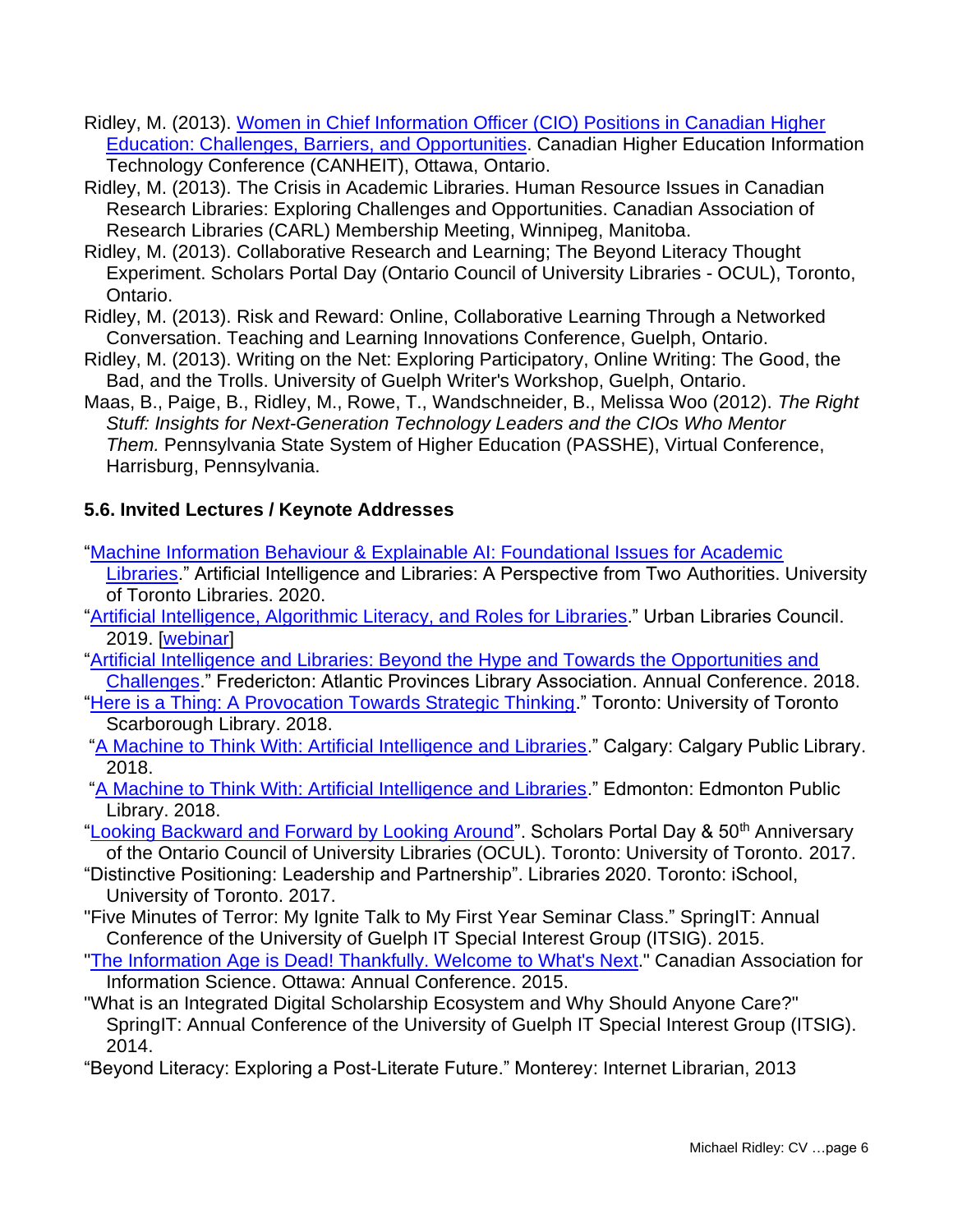- "The Future of Libraries." University of Toronto Libraries. Strategic Directions Speaker Series. 2013.
- "The Beyond Literacy Thought Experiment or Collaborative, Online Writing: The Good, the Bad, and the Trolls." TriUniversity Group of Libraries (TUG) Conference. 2013.
- "The Crisis in Libraries! And Why This is the Best Thing Ever." Hamilton: Hamilton-Wentworth Catholic District School Board. 2013.
- "The Information Age is Over." Hamilton: Staff Development Day, Hamilton Public Library. 2012.
- "The Crisis in Academic Librarianship. And Why This is Such a Good Thing." Association of Colleges and Research Libraries (ACRL). Ontario Council of University and College Libraries (OCULA) and Western New York Ontario Chapter (WNYO). 2012.
- "The Internet is Making Us Stupid. Not!" Toronto: Ontario Association of Library Technicians (OALT). Annual Conference. 2012.
- "Bring It On: Why the Crisis in Academic Librarianship is the Best Thing Ever and What We Should Do About It." Vancouver: BC Research Libraries Group Lecture Series. 2012.
- "The Crisis in Academic Libraries. And Why This is Such a Good Thing." Hamilton: Library of the Future. Mohawk College. 2012.
- "You Are Your Synapses: Why Cognitive Neurology is the Future of Academic Libraries." Toronto: TRY (Toronto, Ryerson, York) Library Staff Conference. 2011.
- "Reinventing the Research Library: Reorganizing for Cultural Change, Community Need, and Institutional Impact." Halifax: Information Without Borders Conference, Dalhousie University. 2010.
- "Evolving the Learning Commons: Challenges and Strategies for Academic Engagement." Calgary: Celebrating the 10th Anniversary of the Information Commons, University of Calgary. 2009.
- "From Learning Commons to Academic Town Square: Invoking the Future." Regina: Joint Conference of the Saskatchewan Library Association and the Manitoba Library Association. 2008.
- "The Importance of Forging Strong Partnerships." Towards the Learning Ecology: the Canadian Learning Commons Conference. 2006.
- "Re-Imagining the Library: The Net Gen Meets Melvil Dewey or We're Not in Kansas Anymore." Toronto Public Library, Information Services Conference. 2005.
- "The Unbearable Lightness of Being Connected: Observations on Libraries, Information Technology and Our Preferred Future." Toronto: Canadian Health Libraries Association. Annual Conference. 2002.
- "Community Development in the Virtual World: Strategic Directions for Libraries." Winnipeg: The Future is Now: Libraries and their Communities Harnessing Technology, Manitoba Library Consortium. 1997.

### **5.7. Conference Presentations; Talks; Discussions. Magazine & Newspaper Articles (Non-Peer Reviewed)**

Ridley, M. (2021). [What We Talk About When We Talk About Algorithms.](https://open-shelf.ca/20210412-what-we-talk-about-when-we-talk-about-algorithms/) Open Shelf. April 2021.

Ridley, M. (2021). [Folk Theories, Machine Learning, and XAI.](https://www.dropbox.com/s/ddus9femf2445qk/Ridley%20-%20Folk%20Theories%20and%20XAI%20Vector%202021.pdf?dl=0) Vector Institute. Toronto.

Ridley, M. (2020). [Artificial Intelligence and Information Policy.](https://www.dropbox.com/s/7u9vryv7eb81u9q/Ridley%20-%20AI%20and%20Info%20Policy%20iSchool%202020.pdf?dl=0) iSchool, University of Toronto.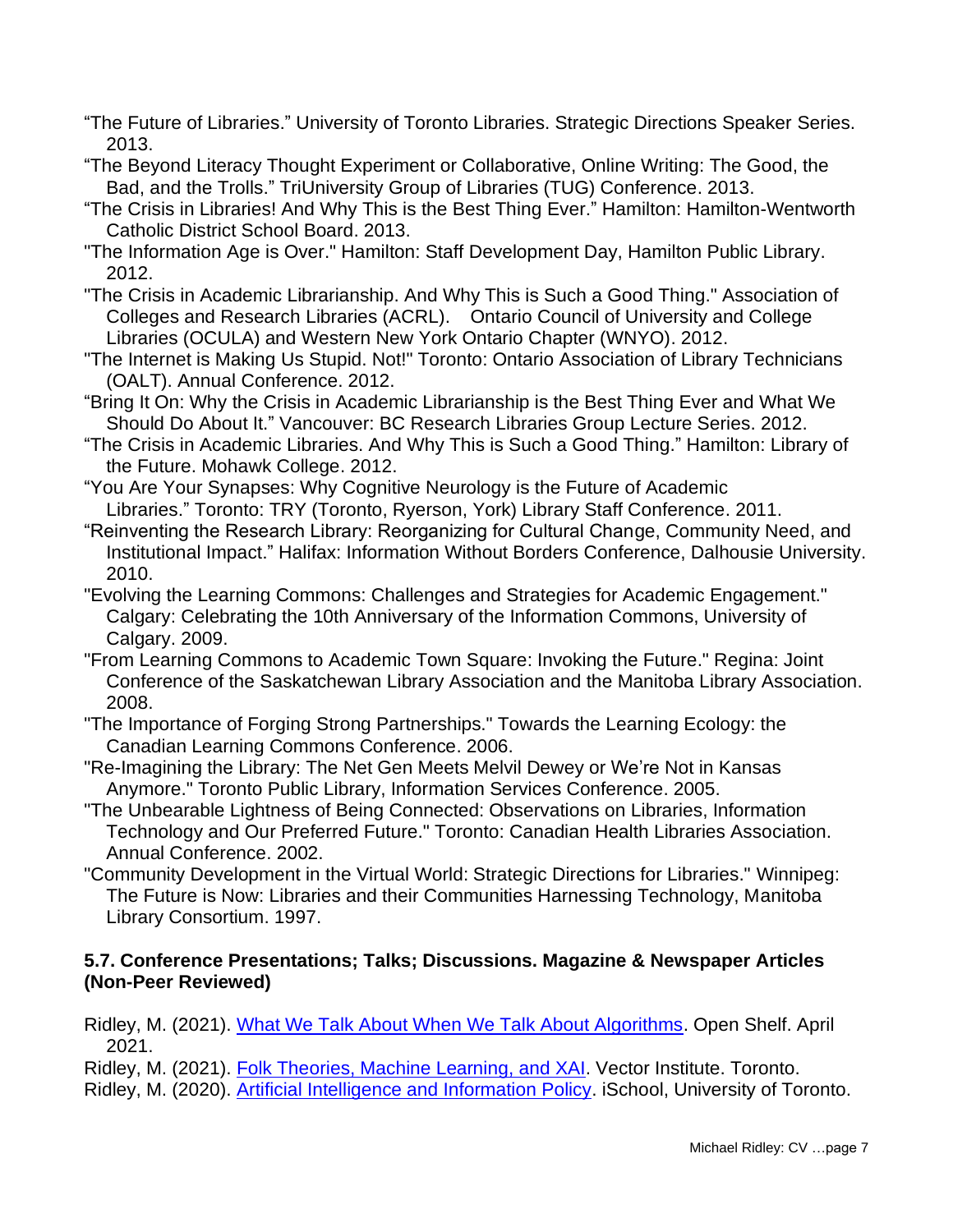- Ridley, M. (2020). [Knowing Machines: Machine Information Behaviour.](https://www.dropbox.com/s/sp377ao7wk8ve0t/Ridley%20-%20MIB%20FIMS%202020.pdf?dl=0) FMIS Seminar Series. Faculty of Information and Media Studies, Western University.
- Ridley, M. (2019). Algorithmic Literacy in the General Public. Pan-Canadian Self-Organizing Conference on Machine Learning. Montreal. Mila.
- Ridley, M. (2019). [Explainable AI \(XAI\): What it is and why it's important for academic libraries.](https://www.dropbox.com/s/4nwl95kznbaxh7k/Ridley%20-%20XAI%20-%20ACRL%202019.pdf?dl=0) ACRL UCLS Technology in University Libraries Committee Discussion Forum. Webinar.
- Ridley, M. (2019). [What's So Smart About Artificial Intelligence? Putting AI to the Social](https://www.dropbox.com/s/cnj8i7rmhjjl1ji/AI%20and%20Social%20Inclusion.pdf?dl=0)  [Innovation Challenge.](https://www.dropbox.com/s/cnj8i7rmhjjl1ji/AI%20and%20Social%20Inclusion.pdf?dl=0) Toronto. Ryerson University.
- Ridley, M. (2019). Artificial Intelligence in the Health Sector: Implications for Libraries and Information Management. Canadian Health Libraries Association, Leadership Institute.
- Ridley, M. (2019). Facilitating Algorithmic Literacy for Canadians. Vector Institute, Toronto.
- Ridley, M. (2018). [A Machine to Think With.](https://www.dropbox.com/s/cevgiqkzy43tqsi/Ridley%20-%20Machine%20Think%20With.pdf?dl=0) The History and Future of the Book. Western Libraries. Western University.
- Ridley, M. (2018). [Explainable AI \(XA\) and LIS.](https://www.dropbox.com/s/8japq9x3aa5q60f/Ridley%20-%20Code4LibN%20AI%202018.pdf?dl=0) Code4Lib North. OCADU, Toronto.
- Ridley, M. (2018). [Explainable Artificial Intelligence \(AI\).](http://open-shelf.ca/180201-ocula-explainable-artificial-intelligence/) InsideOCULA.
- Ridley, M. (2017a). [New terminal degree: Yes or no?](http://www.open-shelf.ca/170301-new-terminal-degree/) *Open Shelf*.
- Ridley, M. (2017b). [The PhD: New terminal degree?](http://www.open-shelf.ca/170301-phd-the-new-terminal-degree-for-academic-librarians/) *Open Shelf*.
- Nicholson, K., Sloniowski, L., & Ridley, M. (2017a). [Academic librarians and the PhD:](http://www.open-shelf.ca/20170301-phd-introduction/)  [Introduction.](http://www.open-shelf.ca/20170301-phd-introduction/) *Open Shelf*.
- Nicholson, K., Sloniowski, L., & Ridley, M. (2017b). [SuperConference: Testing the waters.](http://www.open-shelf.ca/20170301-the-superconference-session/) *Open Shelf*.
- Ridley. M. (2016). [Open Access, Culture, and Modeling the Way](http://www.open-shelf.ca/160501-modeling-the-way/) [Editorial]. *Open Shelf*. May 1, 2016.
- Ridley, M. (2016). [Why You Should Attend the CLA Forum](http://www.open-shelf.ca/160415-cla-forum/) [Editorial]. *Open Shelf*. April 15, 2016.
- Ridley, M. (2016). [Miranda Hill](http://www.open-shelf.ca/160215-miranda-hill/) [An Interview]. *Open Shelf*. February 15, 2016.
- Ridley, M. (2016). [The Guelph Public Library Project: Final Report.](http://www.open-shelf.ca/160115-gpl-final-report/) *Open Shelf*. January 15, 2016.
- Ridley, M. (2015). [Welcome to Night Vale](http://www.open-shelf.ca/night-vale/) [Interview with Jeffery Cranor]. *Open Shelf*. January, 15, 2016.
- Ridley, M. (2015). [The Guelph Public Library Project: Update.](http://www.open-shelf.ca/151115-gpl-update/) *Open Shelf*. November 15, 2015.
- Ridley, M. (2015). [The Guelph Public Library Project.](http://www.open-shelf.ca/150901-guelph-library-project/) *Open Shelf*. September 1, 2015.
- Ridley, M. (2015). [Organize! Influence!](http://www.open-shelf.ca/151015-influence/) [Editorial]. *Open Shelf.* October 15, 2015.
- Ridley, M. (2015). [Colin Ellard](http://www.open-shelf.ca/150901-colin-ellard/) [An Interview]. *Open Shelf*. September 15, 2015.
- Ridley, M. (2015). [A National Voice for Libraries](http://www.open-shelf.ca/150315-national-voice/) [Editorial]. Open Shelf. March 15, 2015.
- Ridley, M. (2015). [Seth](http://www.open-shelf.ca/seth/) [An Interview]. *Open Shelf*. February 1, 2015.
- Ridley, M. (2014). The Future Now [The Royal Society of Canada Report](http://www.open-shelf.ca/rsc-report/) [Editorial]. *Open Shelf*. November 15, 2014.
- Ridley, M. (2008 2012). *Wide Angle: Taking a Different View of Libraries in Transition* (A quarterly column for *Access: the magazine of the Ontario Library Association*).
	- 2012: Mao & Me
	- 2011: Web Sucks | Free Internet | Synapses | CLA
	- 2010: Organizational Change | Information Age | Digital Permanence | Beyond Alignment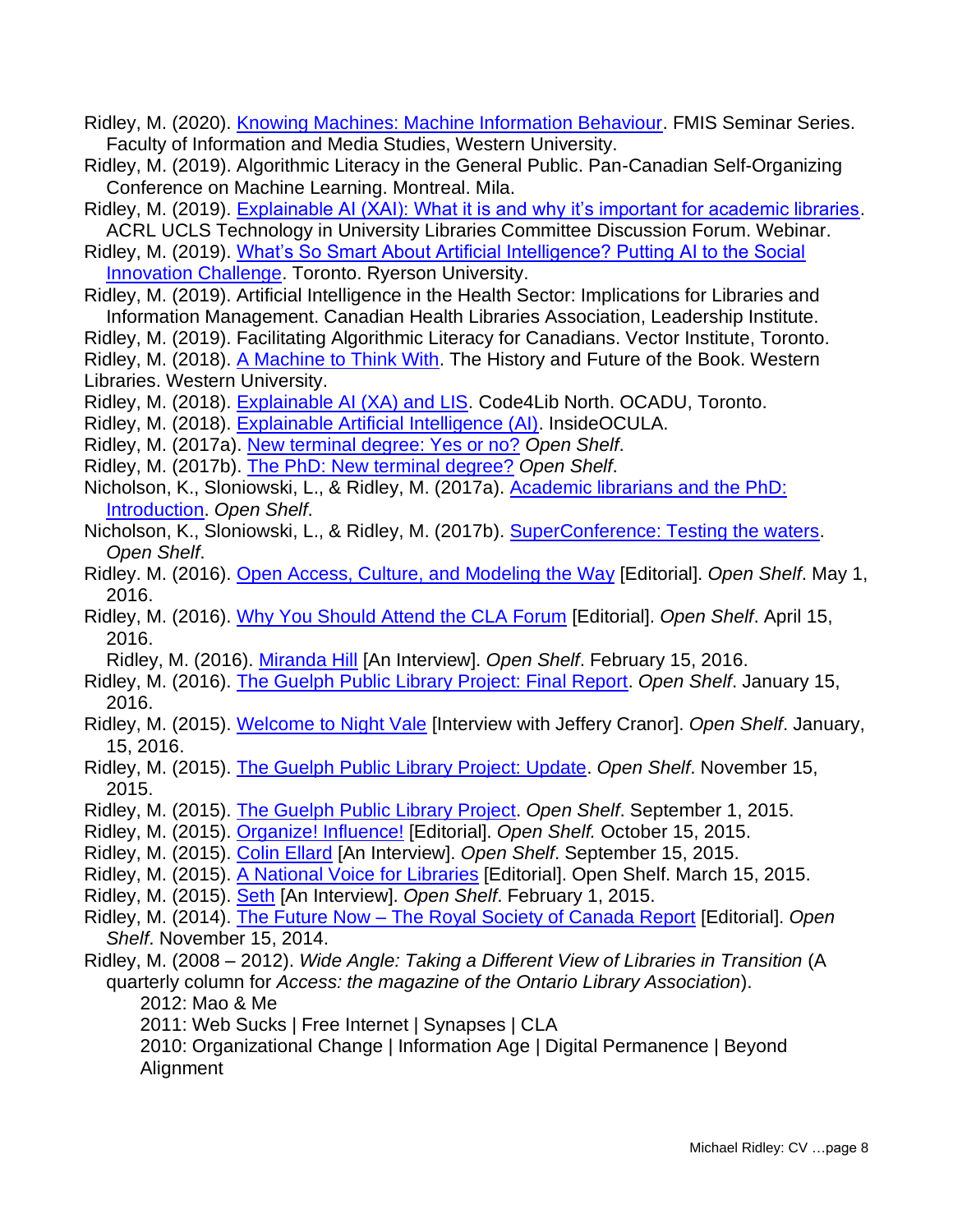2009: Cyberinfrastructure | Top Tech Trends 2029 | Mobile Web | Reputation Engine 2008: Information Finding People | Welcome to the Library

Ridley, M. (2008 – 2011). *Open Content* (A bi-weekly column for *The Ontarion*, the student newspaper at the University of Guelph).

2011: Keith Richards | Freedom to Offend | Pestware | Human Library | Culture Jamming | Content Spam | Mao and Me

2010: Paperless in 2010 | Acting on Accessibility | Chief Librarian Rants | Contrarian Tech | iPad Hype | Privacy = Freedom | Undoing of Conferences | Shrinking World | Too Much Information | Open Access Week | Failure | Academic Town Square 2009: Reading | Technology | Universities | CRTC | ACRL | Twitter | First | Know | Info Footprint |Textbooks | Backchannel | Wave | Evaluation 2008: Copyright | Facebook | CIO | Offended | Open Access | Smoking | Living Library

Ridley, M. (1981). The MacQueen-Pope Papers. *University of Guelph Library. Collection Update (3)*, 13-15.

# **5.8. Executive or Professional Workshops (Single or Multi Day Formats)**

- A Leadership Imperative: Artificial Intelligence and Libraries. Canadian Urban Libraries Council (CULC). 2018.
- Artificial Intelligence, Libraries, and the Edmonton Public Library. Edmonton: Edmonton Public Library. 2018.

Why We Should Think of the Edmonton Public Library as an AI Startup: A Strategic Discussion about Artificial Intelligence and Libraries. Edmonton: Edmonton Public Library Board. 2018.

- Leading the Way; Taking the Lead (a leadership workshop). Jan Kelley Marketing. 2016.
- Library Leaders Digital Strategy Summit (with Rebecca Jones, Burlington Public Library). Monterey, CA: Internet Librarian. 2015.
- Library Leaders Digital Strategy Summit (with Rebecca Jones, Burlington Public Library). Monterey, CA: Internet Librarian. 2014.
- Organizational Values. The Partnership: the Provincial and Territorial Library Associations of Canada. Toronto, Ontario. 2013.

Research Support in the 21st Century: Harnessing Networked Communications to Deliver World-Class User Services. Toronto: Ontario Council of University Libraries (OCUL) Summit. 2012.

Organizational Values. Board of Directors. Ontario Library Association. Toronto, Ontario. 2012.

- New Age Information Tools: Implications for Users and Libraries. Toronto: University of Toronto, Faculty of Library and Information Science. 1995.
- New Information Tools: Exploring the Issues and Implications for Academic Libraries, their Staff and their Users. Toronto: University of Toronto, Faculty of Library and Information Science. 1995.

Navigating the Internet: a workshop for the Southern Ontario Library Service. (with Roger Watt). Waterloo: University of Waterloo. 1994.

Campus Wide Information Systems (CWIS) and Community Freenets: Exploring Library Roles in Design, Implementation and Management. Toronto: University of Toronto, Faculty of Library and Information Science. 1993.

Developing Library Services Using Internet Gopher. Ottawa: Carleton University. 1993.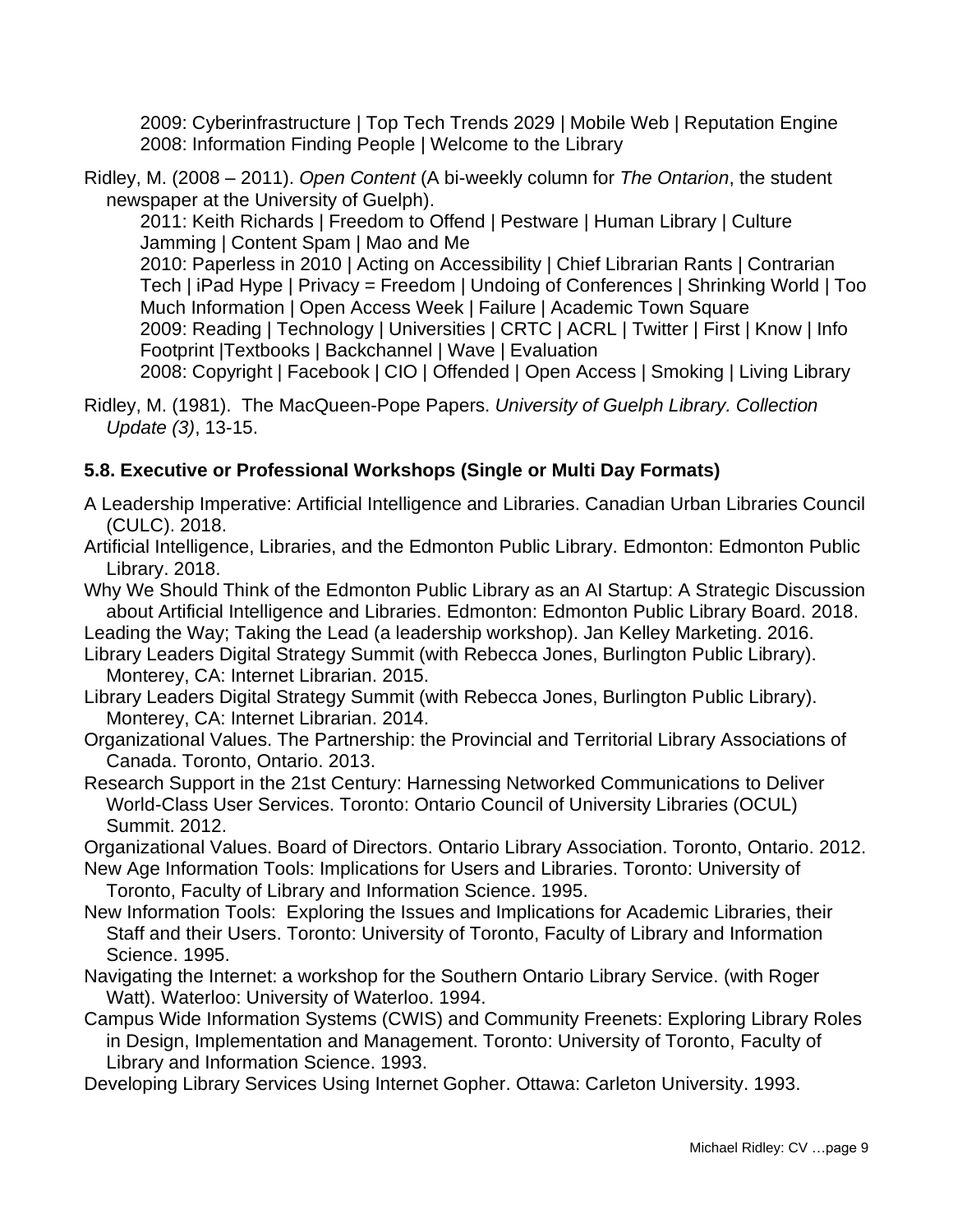Workshop on International Health Telecommunications: Electronic Mail and Computer Conferencing." Kerkrade, Netherlands: Biennial Meeting of the Network of Community-Oriented Educational Institutions for Health Sciences. 1989.

Computers for Health Professionals. Hamilton: McMaster University, Academic Studies. 1989. Introduction to Computers. Hamilton: McMaster University, Faculty of Health Sciences. 1988. Personal Filing Systems. Hamilton: McMaster University, Faculty of Health Sciences. 1988. Computers in Libraries. Hamilton: Mohawk College, Library Techniques Program. 1988. Introduction to Computer Conferencing. McMaster University, Computer and Information Services. 1987.

New Information Technologies. Continuing Development Day. Toronto: Secondary School Librarians Association. 1981.

### **5.9. Editor**

Open Shelf; the magazine of the Ontario Library [Association.](http://www.open-shelf.ca/) 2014-2017. [Access; the magazine of the Ontario Library Association.](http://www.accessola.org/web/OLA/Media/OLA/Media/Publications/Open-Shelf.aspx) 2011-2014. [Public Access Computer Systems Review.](http://info.lib.uh.edu/pacsrev.html) 1989-1990.

### **5.10. Selected Other Scholarly Activities**

Production and Operations Manager, ["Who Do You Think You Are?"](https://www.uwo.ca/podcasts/who-do-you-think-you-are/) (a podcast hosted by Nino Ricci). 2019.

Leader-in-Residence. Edmonton Public Library. 2018.

Towards the Information Ecology. [www.MichaelRidley.ca](http://www.michaelridley.ca/) [a professional blog]. 2011 (ongoing) Leader-in-Residence. Edmonton Public Library. 2011.

Mentor, Northern Exposure to Leadership Institute (NELI 10). 2009.

Jury Member. Larry Moore Challenge. Ontario Library Association

Mentor, Northern Exposure to Leadership Institute (NELI 9). 2007.

Mentor, Northern Exposure to Leadership Institute (NELI 7). 2004.

Project Coordinator, International Health Telecommunications Project. Centre for International Health, McMaster University (funded by the Pew Charitable Trusts). 1989.

Co-Proprietor and Manager (with Peter Taylor), Gryphon Press, Guelph, Ontario. 1980-1981.

### **6. SERVICE**

### **6.1. Institutional Service (University of Guelph)**

#### **6.1.1. Chair**

- 2015: Derry Lecture
- 2004 2011: CIO Executive Committee
- 2007 2012: University Information Technology Steering Committee
- 2000 2001: Learning Commons Steering Committee
- 1995 2011: Library Continuing Appointment and Promotion Committee
- 1995 2009: Chief Librarian's Council
- 1999 2000: AMF Multimedia Centre Management Board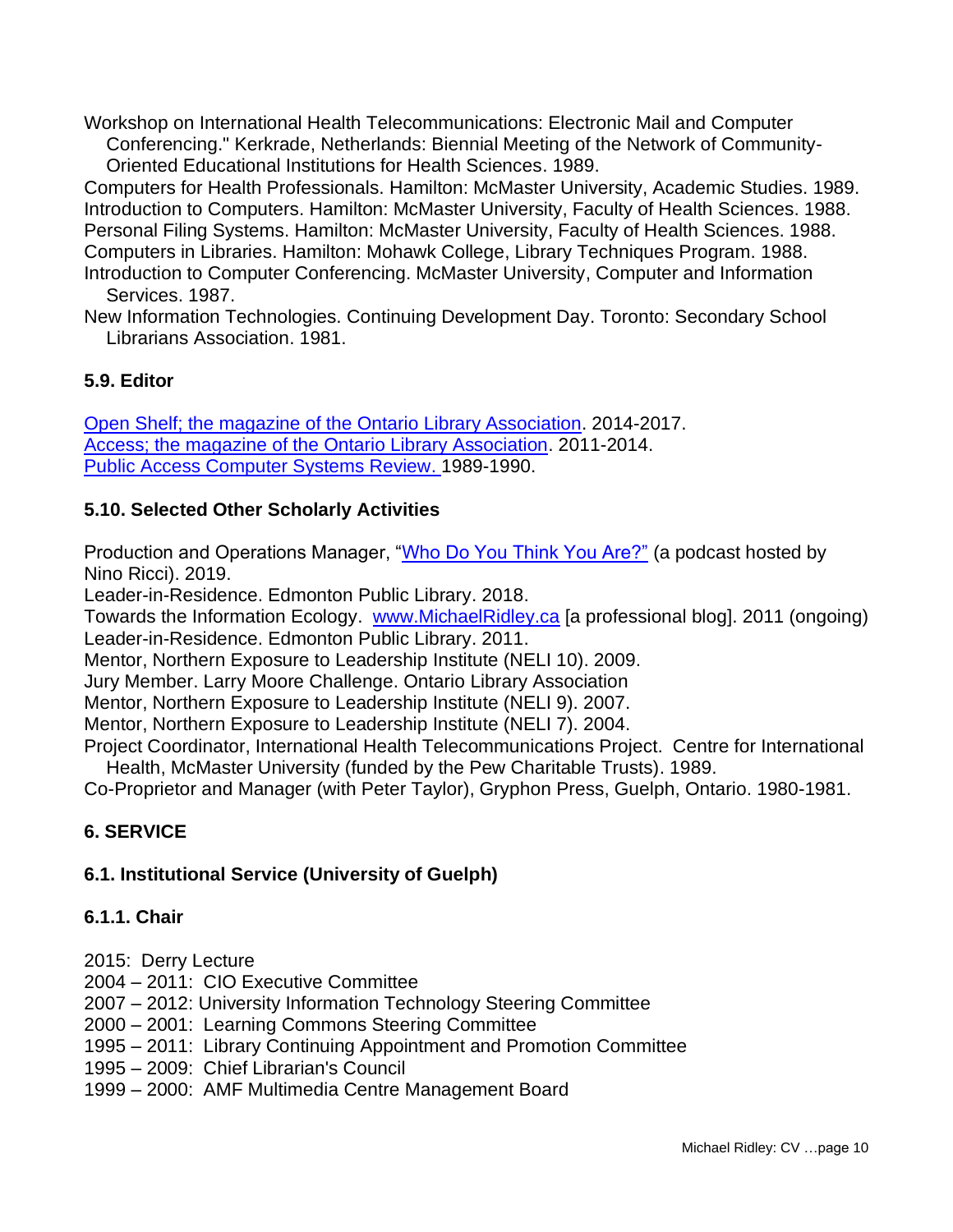1998 – 1999: University of Guelph United Way Campaign

#### **6.1.2. Member**

- 2013 2015: Senate Research Board
- 2012 2015: Board of Governors
- 2012 2015: Physical Resources and Property Committee (PRPC), Board of Governors
- 2011-2012: University Negotiation Team: University of Guelph Faculty Association **Negotiations**
- 2010-2011: President's Task Force on Sustainability
- 2007 2013: Campus Control Group (Emergency Planning Team)
- 2006 2012: Risk Management Steering Committee
- 2004: University Negotiation Team: Professional Staff Association Negotiations
- 2004 2012: President's Executive Council
- 2003: Accessibility for Person with Disabilities Advisory Group
- 2003: University Negotiation Team: University of Guelph Faculty Association Negotiations
- 2002: University Negotiation Team: Professional Staff Association Negotiations
- 2001 2003: Senate Committee on University Planning
- 2000: University Negotiation Team: Professional Staff Association Negotiations
- 1999 2002: Joint PSA/University Policy Committee
- 1998: University Negotiation Team: Professional Staff Association Negotiations
- 1997-1998 1998-1999: Senate Committee on Open Learning
- 1996: University Negotiation Team: Professional Staff Association Negotiations
- 1995 2007: Information Technology Strategy Committee
- 1995 2001: Human Rights Policy Development Working Group
- 1995 2009: Senate Library Committee
- 1995 2012: Senate
- 1995 2012: Vice-President Academic's Council
- 1996 2004: Tri-University Executive Committee

#### **6.2 Institutional Service (Western University)**

#### **6.2.1. Member**

2017 – : Faculty of Information and Media Studies (FIMS). Research Committee

# 2018 – : Faculty of Information and Media Studies (FIMS). LIS Doctoral Program Committee

#### **6.3 Professional Service**

#### **6.3.1. Board of Directors**

- 2014 2016: Canadian Library Association (CLA)
- 2013 2015: Board of Governors, University of Guelph
- 2012 2014: Ontario Research and Innovation Optical Network (ORION)
- 2006 2010: Canadian University Council of Chief Information Officers (CUCCIO)
- 2005 2011: Cuisine Canada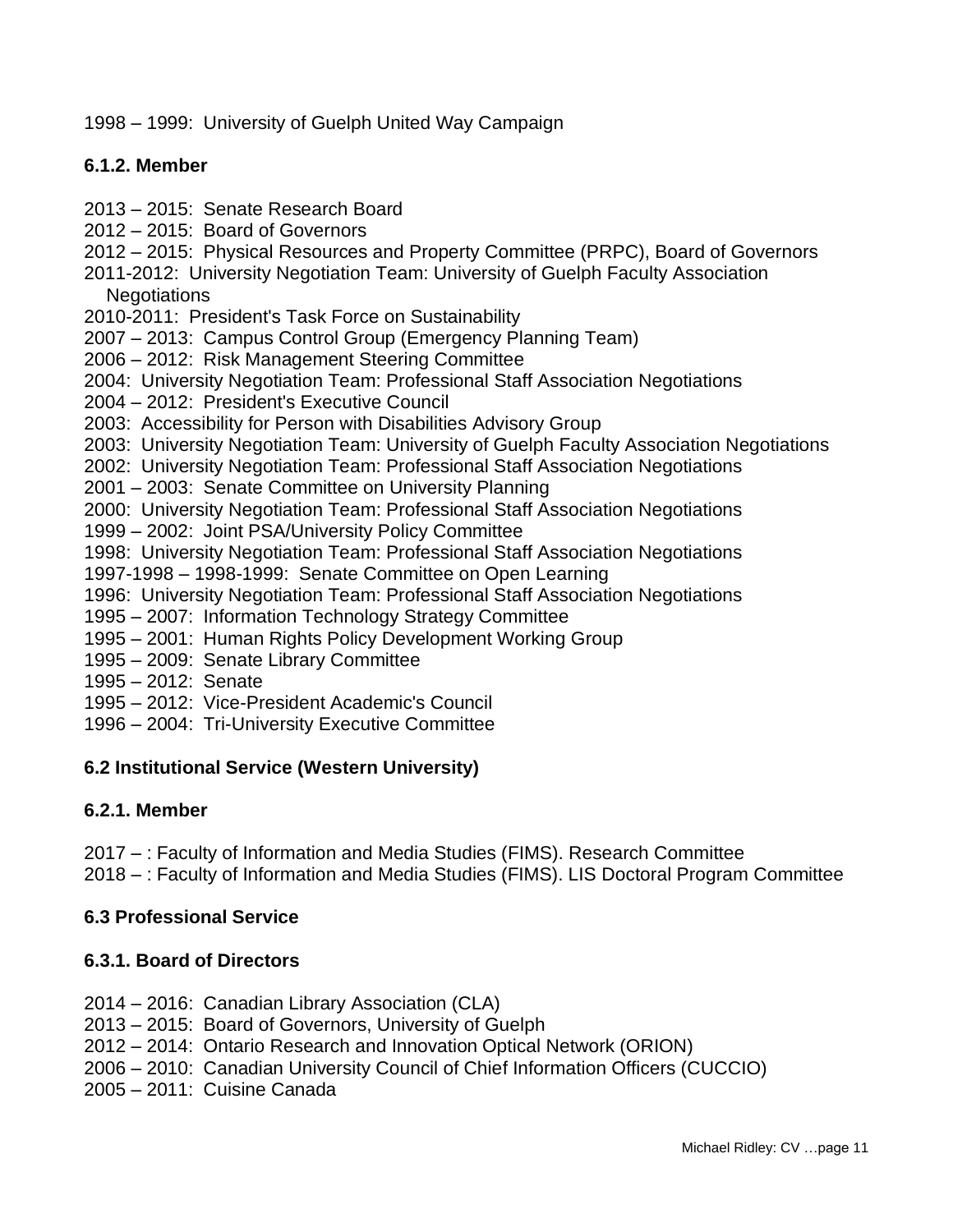- 2004 2009: Canadian Research Knowledge Network (CRKN). Vice Chair
- 2004 2006: Canadian Association of Research Libraries (CARL)
- 2000 2001: Ontario Council of University Libraries (OCUL). Chair
- 2000 2001: Ontario Library Association (OLA). President
- 1998 1999: Canadian Association of Research Libraries (CARL)
- 1989 2001: Public Access [Computer](http://info.lib.uh.edu/pacsrev.html) Systems Review
- 1987: Canadian Association for Information Science (CAIS). President
- 1987: McMaster University Professional Librarians' Association. President

#### **6.3.2. External Reviewer: Tenure and Promotion Decisions**

- 2013: University of Saskatchewan.
- 2009: Brock University.
- 2009: University of Windsor.
- 2006: McGill University.
- 2005: Carleton University.
- 2004: University of Windsor.

#### **6.4. Professional Consultations**

- 2013: Council of Prairie and Pacific University Libraries
- 2012: University of New Brunswick Libraries
- 2012: Edmonton Public Library
- 2010: Mount Allison University Library
- 2008: Dalhousie University Libraries
- 2004: Simon Fraser University Libraries
- 2004: Western University Libraries
- 2000: York University Library
- 1997: Queen's University Library

#### **6.5. Reviewer: External Programs**

- 2010: Mount Allison University, Sackville, New Brunswick. Library and Archives Review
- 2010: University of the Fraser Valley, Abbotsford, British Columbia. Information Technology **Services**
- 2008: Dalhousie University Libraries, Halifax, Nova Scotia.
- 2004: Simon Fraser University Library, Burnaby, British Columbia.
- 2004: Western Libraries, London, Ontario.
- 2002: Health Sciences Library, McMaster University, Hamilton, Ontario.
- 2001: University of Victoria Library Program Review, Victoria, British Columbia.
- 2000: York University Libraries Program Review, Toronto, Ontario.

#### **7. PROFESSIONAL MEMBERSHIPS**

Canadian Association of Professional Academic Librarians, 2013 to Present. Society for Teaching and Learning in Higher Education, 2013 to Present.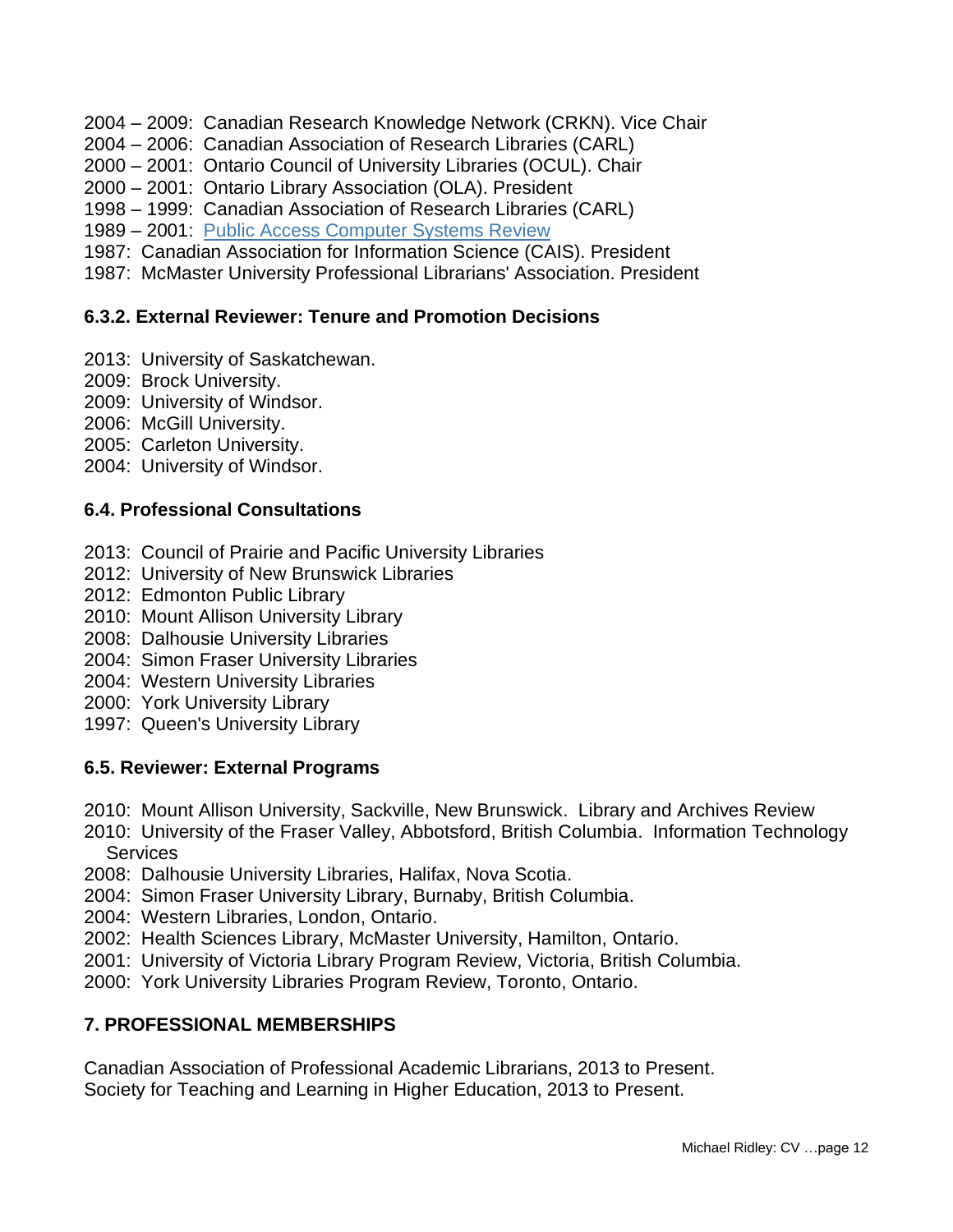Association for Computing Machinery (ACM), 1994 to Present. American Library Association, 1990 to Present. Ontario Library Association, 1980 to Present (Life Member). Canadian Association for Information Science, 1979 to Present. Canadian Library Association, 1975 – 2016. Literacy Research Association, 2016 to Present International Literacy Association, 2016 to Present Association for Information Science and Technology, 2016 to Present Society for the History of Authorship, Reading and Publishing, 2016 to Present Canadian Association of Law Libraries, 2018 to Present

# **8. CONSULTING EXPERIENCE**

- 2015: McMaster University Library. Strategic Planning, Strategic Directions
- 2015: Colleges Ontario. Heads of Libraries and Learning Resources. Strategic Planning and Strategic Directions
- 2014: McMaster University Library. Strategic Planning: Vision, Mission, Values, and Strategic Directions, Strategic Planning
- 2014: Colleges Ontario. Heads of Libraries and Learning Resources. Strategic Planning, Strategic Planning
- 2014: Canadian College of Naturopathic Medicine. Review of Information Technology
- 2013: iSchool, University of Toronto. Review of the Information Services Unit
- 2012: University of New Brunswick, Saint John Campus. Review of the Information Technology and Information Services Unit
- 2012: Edmonton Public Library. Review of the Information Technology Services unit
- 2012: Council of Prairie and Pacific University Libraries. Strategic Planning

### **9. HONOURS AND AWARDS**

- *Ron MacDonald [Distinguished](https://www.crkn-rcdr.ca/node/15521) Service Award.* Canadian Research Knowledge Network (CRKN). 2015.
- *Michael Ridley Postdoctoral Fellowship in Digital Humanities.* University of Guelph. [Fellowship named in my honour]. 2014 (ongoing).
- *Best Print Publication Award.* Canadian Society of Association Executives. [for Access, the magazine of the Ontario Library Association (OLA); Editor-in-Chief, Michael Ridley]. 2013.
- *Faculty of Information Outstanding Alumni Award.* Faculty of Information Alumni Association. University of Toronto. 2013.
- *Outstanding Instructor Award (Nominee).* University of Toronto. Master of Information Student Council (MISC). Faculty of Information. 2013.
- *[Member](http://www.acrl.ala.org/acrlinsider/archives/6376) of the Week.* Association of College and Research Libraries (ACRL), a division of the American Library Association. 2012.
- *Miles Blackwell Award for Outstanding Academic Librarian.* Canadian Association of College and University Libraries (CACUL). a division of the Canadian Library Association (CLA). 2010.
- Ontario Library Association President's Award for Exceptional Achievement. (For Knowledge Ontario). 2008.